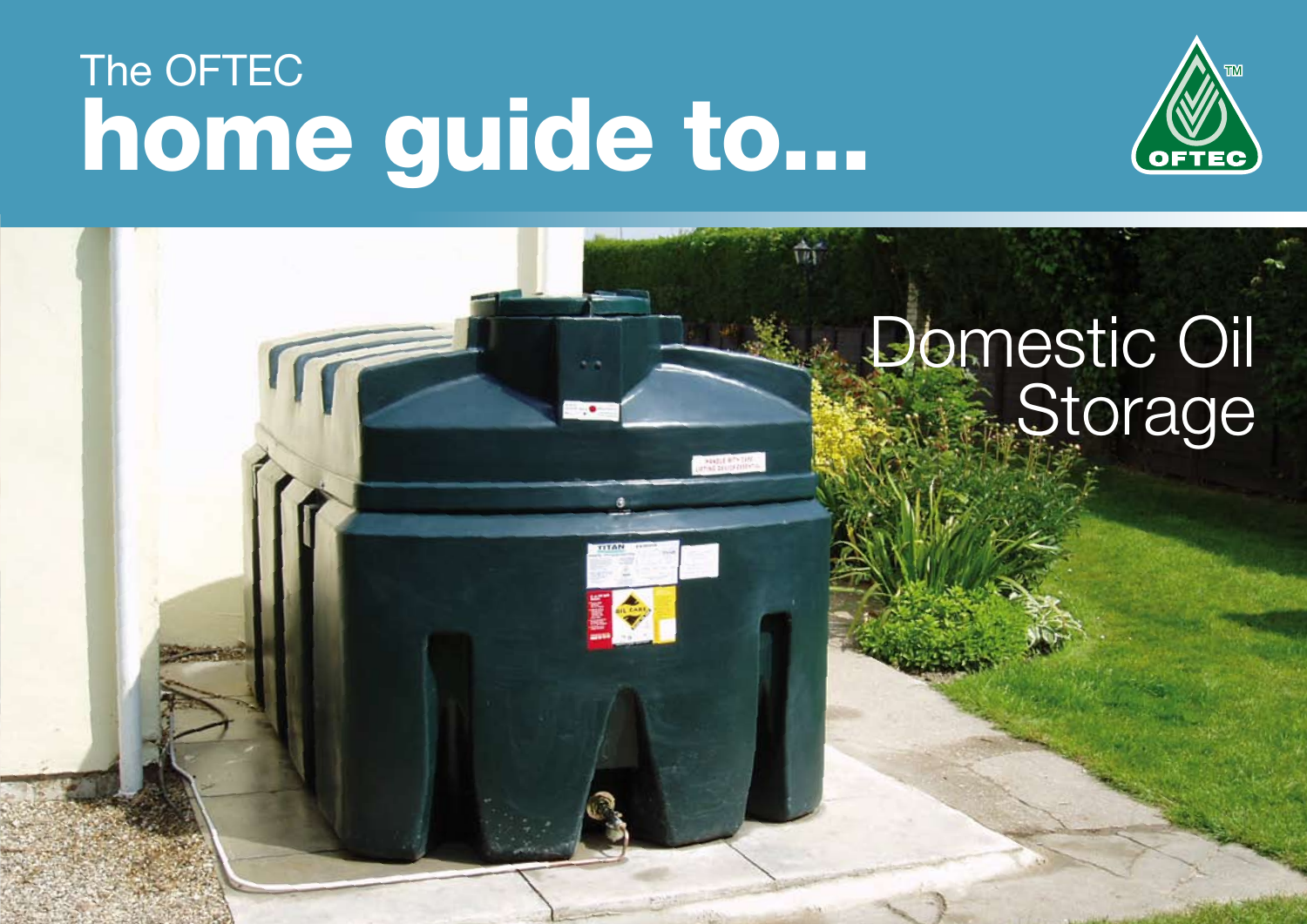#### The OFTEC home guide to... Domestic Oil Storage 128

This Home Guide applies to oil storage tanks up to 3500 litres capacity supplying oil to single family dwellings for heating and cooking purposes.

For information on larger tanks, or non-domestic sites such as churches or village halls, please refer to the OFTEC Information Sheet entitled "Non-Domestic Oil Storage".

Depending on where you live, regulations may vary slightly. The information here is a general guide, and you should check with your nearest OFTEC Registered Technician which regulations affect you.

### All about tanks

Modern oil storage tanks come in all shapes and sizes and can be made from plastic or steel. The size and type that your OFTEC Registered Technician recommends will depend on your individual requirements.

It is recommended that the chosen tank is manufactured to OFTEC Standards (OFS T100 for plastic or OFS T200 for steel). A list of tank manufacturers can be found in the Equipment Directory on the OFTEC website at www.oftec.org

#### Protecting the environment

To minimise the risk of pollution from an oil spill, some installations must have secondary containment (a bund). This can be achieved by either choosing an integrally bunded tank or constructing a bund around a tank. The bund must be capable of holding at least 110% of the tank's contents.

Your OFTEC Registered Technician will be able to advise whether you need a bunded tank using a standard risk assessment. Typically, installations near a river, well or any controlled water are likely to require bunding.

#### Tank location

It is unlikely that a fire could be started by a domestic oil storage tank and its contents. However, tanks are required to comply with fire separation distances in order to adequately protect the stored fuel from a fire or heat source, which may originate nearby.

Tanks should be sited:

- 1.8m away from non-fire rated eaves of a building;
- 1.8m away from a non-fire building or structure (e.g. garden sheds);
- 1.8m away from openings (such as doors or windows) in a fire rated building or structure (e.g. brick built house/garage);
- 1.8m away from oil fired appliance flue terminals;
- 760mm away from a non-fire rated boundary such as a wooden boundary fence;
- 600mm away from screening (e.g. trellis and foliage) that does not form part of the boundary.

If it is impossible to comply with these requirements, then a fire protection barrier with at least 30 minutes fire rating should be provided. A minimum separation distance of 100mm is required between the tank and fire rated barrier unless a larger distance is specified by the tank manufacturer.

In some situations, the oil storage tank can be sited inside a building such as a garage or outhouse. Installations of this type require the tank to be self contained within a 60 minute fire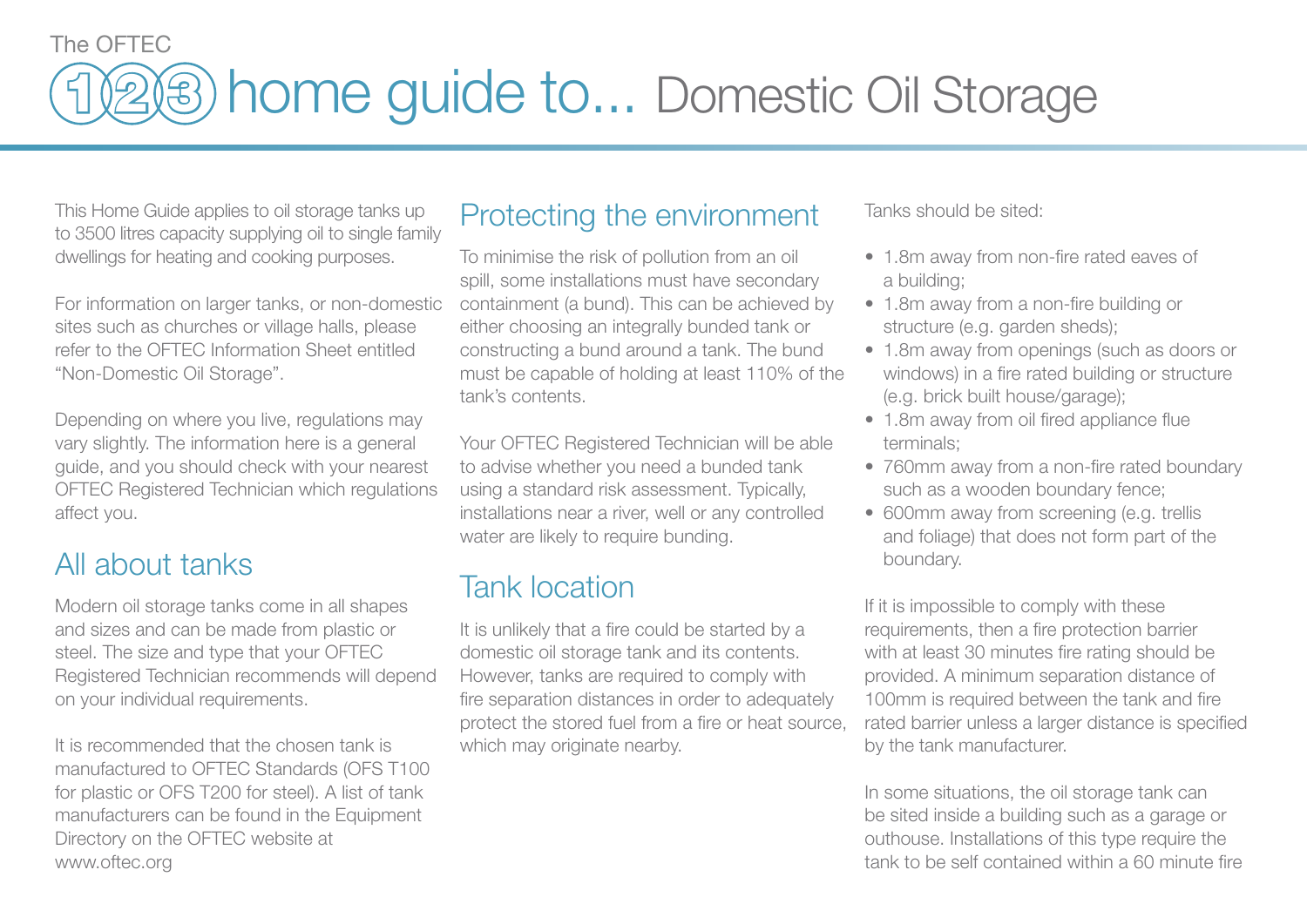rated chamber. Your OFTEC Registered Technician can advise further on this type of installation.

#### Back to bases

The need to provide suitable bases and supports for oil storage tanks is of paramount importance for reasons of both safety and environmental protection. The base should be:

- Adequate for the weight of the tank;
- Non-combustible, imperforate and level;
- Constructed of concrete, paving stones or stonework;
- Large enough to extend 300mm beyond all sides of the tank. •

If an oil storage tank is inadequately supported, the tank itself can be weakened leading to the eventual failure and escape of the stored fuel. During the life of an installation an oil storage tank base will need to provide continual structural support, even though ground conditions may alter from season to season and year to year.

## Building regulations

Oil storage tank installations need to comply with regional Building Regulations. In England & Wales, OFTEC Registered Technicians can self certify their own work without involving Local Authority Building Control. But if you choose to use someone who isn't registered with a 'Competent Person' scheme like OFTEC, then you will have to obtain a Building Control Notice and arrange for